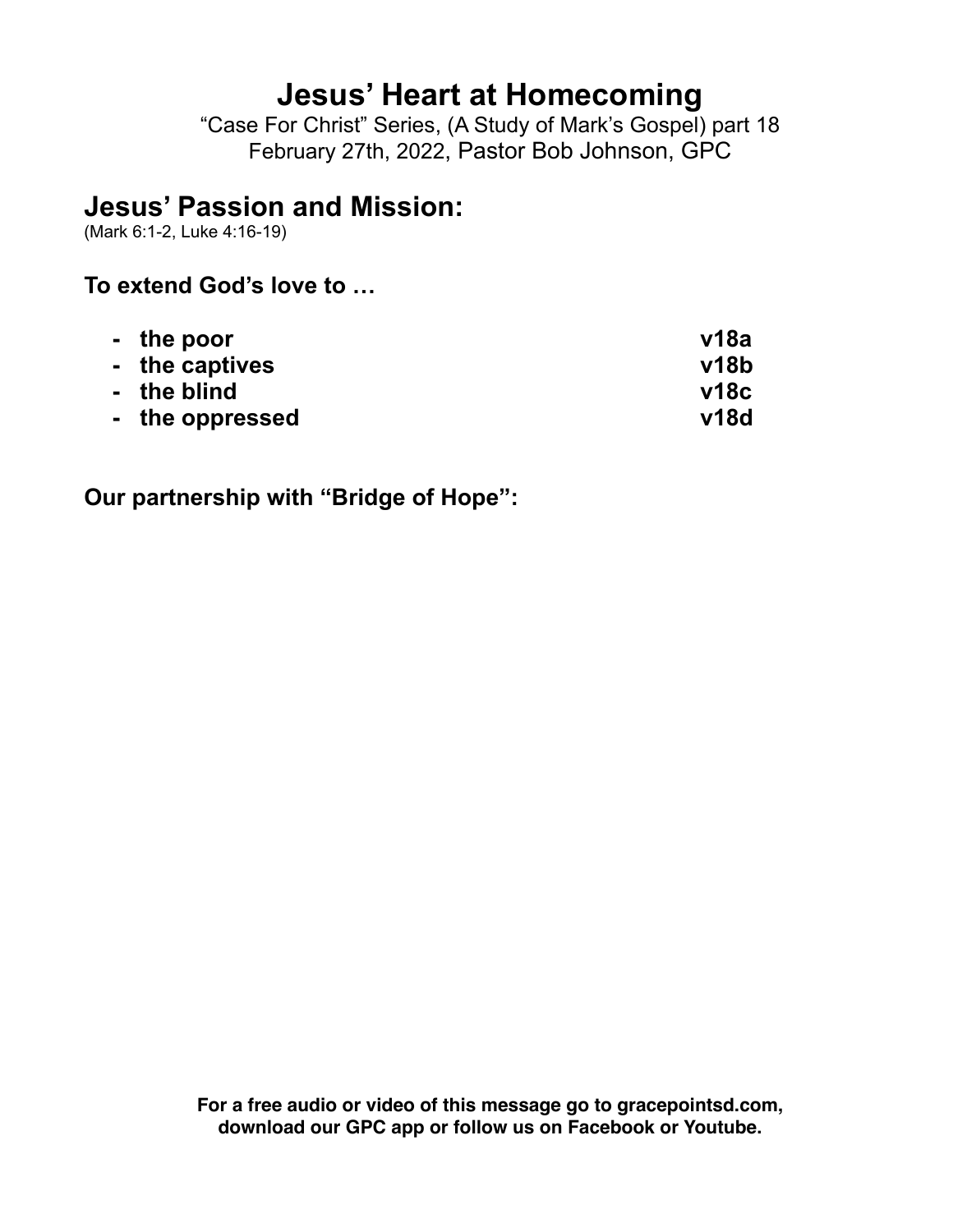### **This Week's Discussion Guide**

Welcome to our seventh week of our 12 week study and discussion based on our current Sunday series at GPC called, "Case For Christ".

In this series, we are slowly unpacking the Gospel of Mark. Each week we will read and reflect on a passage from Mark's gospel and discuss ways we can apply what we reflect on to our daily lives.

It is our prayer at GPC for our Sundays and small groups to provide the encouragement we all need to support each other as we desire to grow closer to God and build friendships as part of our vision at GPC to raise up committed Christ followers in a healthy church community.

#### **Getting Started:**

Each week, we typically start out with a few fun questions to get us warmed up :).

In Mark 6:1-2, after being away from Nazareth for about eight months, Jesus returned to his hometown where he grew up.

Speaking of taking a trip back to your roots, where did you grow up?

How long has it been since you 'returned home'?

What was a pleasant memory that still lingers with you?

If you would ever go back there, what would you like to do that would be special or enjoyable?

Did you ever return for a homecoming or reunion? If so, how was it?

Who were your close friends growing up? What did you like to do together?

Turning our attention to how God desires to work in our lives, in Luke 4:18, one of the descriptions of Jesus' ministry was to 'proclaim liberty to the captives'.

What has Jesus Christ set you free from or have begun to set you free from?

Last Sunday's focus was on hearing about the Bridge of Hope ministry.

What encouraged you about what Sheri Briggs shared?